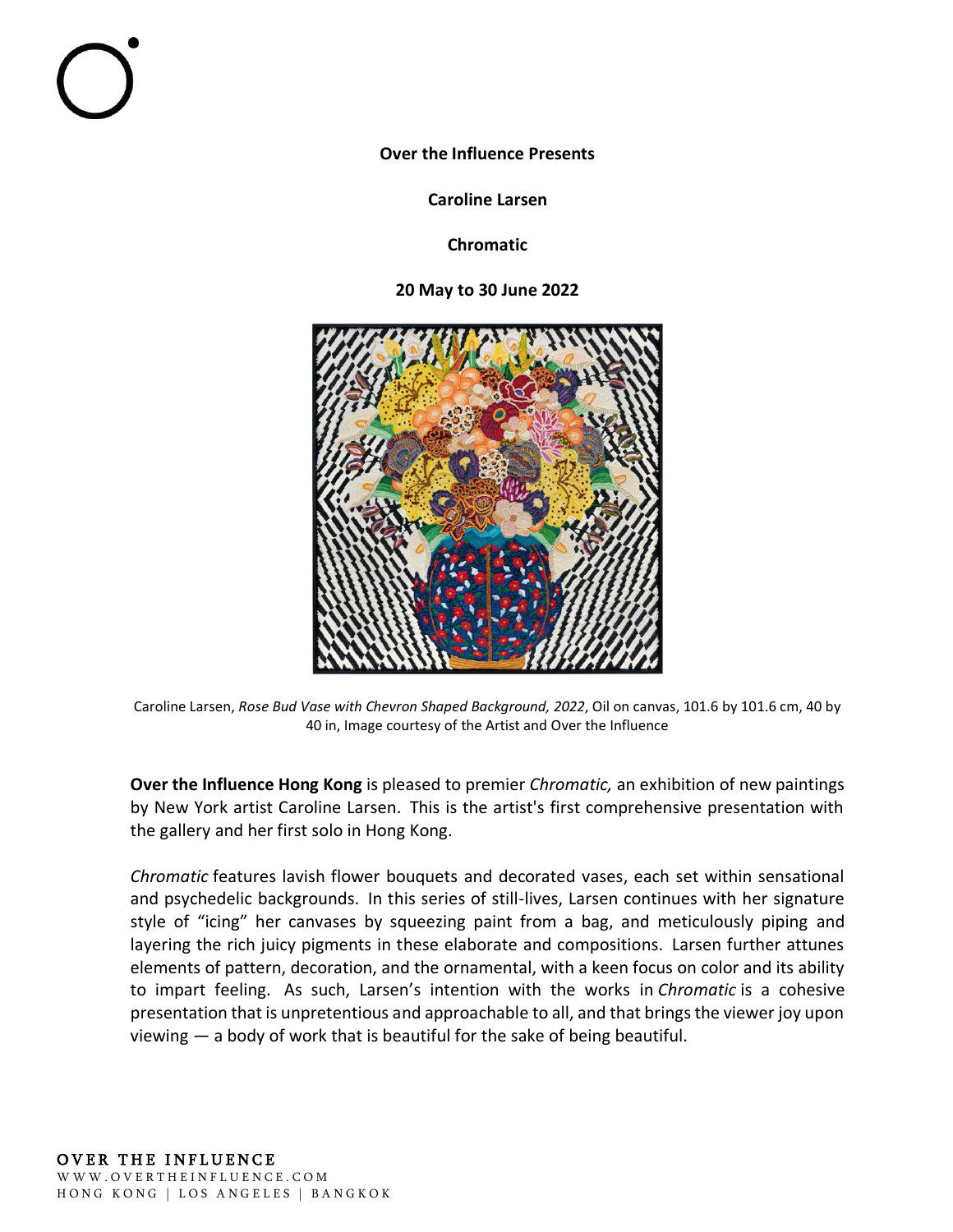Larsen's latticed surfaces create opulent textures that reference textile, craft, and embroidery.  The psychedelic and prismatic qualities are exemplified in *Quantum*, the only painting in the exhibition absent of landscape or object and comprised of pure pattern.  Like the houndstooth backgrounds seen in the other paintings of *Chromatic,*the two-color repeated pattern of abstract four-sided shapes are equally trippy as they are evocative of fabrics, something new the artist is exploring in her work. 

Set upon these woven grounds, the vases in Larsen's work broadly reference the overglaze and decorative techniques that became widely known after 1925 in Longwy, France and have since been characterized as "Art Deco."  More specific references may be seen in *Ships Ahoy! Butterfly Vessel*, where Larsen re-contextualizes Vladimir Kush's 2002 oil painting, "Departure of the Winged Ship," offering volume and texture to this seascape, once mis-attributed to Salvador Dali.  Akin to the Surrealist trope of the uncanny and unexpected, Larsen cleverly adorns her vase with Kush's ship, another static vessel on a vessel. 

In the tradition of still-life painting, the artist guides the view toward painterly qualities they deem important, while the flower as a subject signifies impermanence and brevity of existence.  The still-life paintings in *Chromatic*exemplify Larsen's specialized techniques that direct the viewer through the kaleidoscopic compositions, whose lush bouquets are to remain jovial, animated, and joyful. 

## **Artist Bio**

The artist's still-life paintings are of elaborate bouquets and equally elaborate vases. She has an icing-thick painting technique where she squeezes paint across the canvas to create a kaleidoscopic composition of her concentrated study of the still-life genre.

**Exhibition dates:** 20 May to 30 June 2022

**Location:** Over the Influence Hong Kong G/F & 1/F, 159 Hollywood Road Central, Hong Kong

**Contact:** Camilla Russell PR & Marketing Director [camilla@overtheinfluence.com](mailto:camilla@overtheinfluence.com)